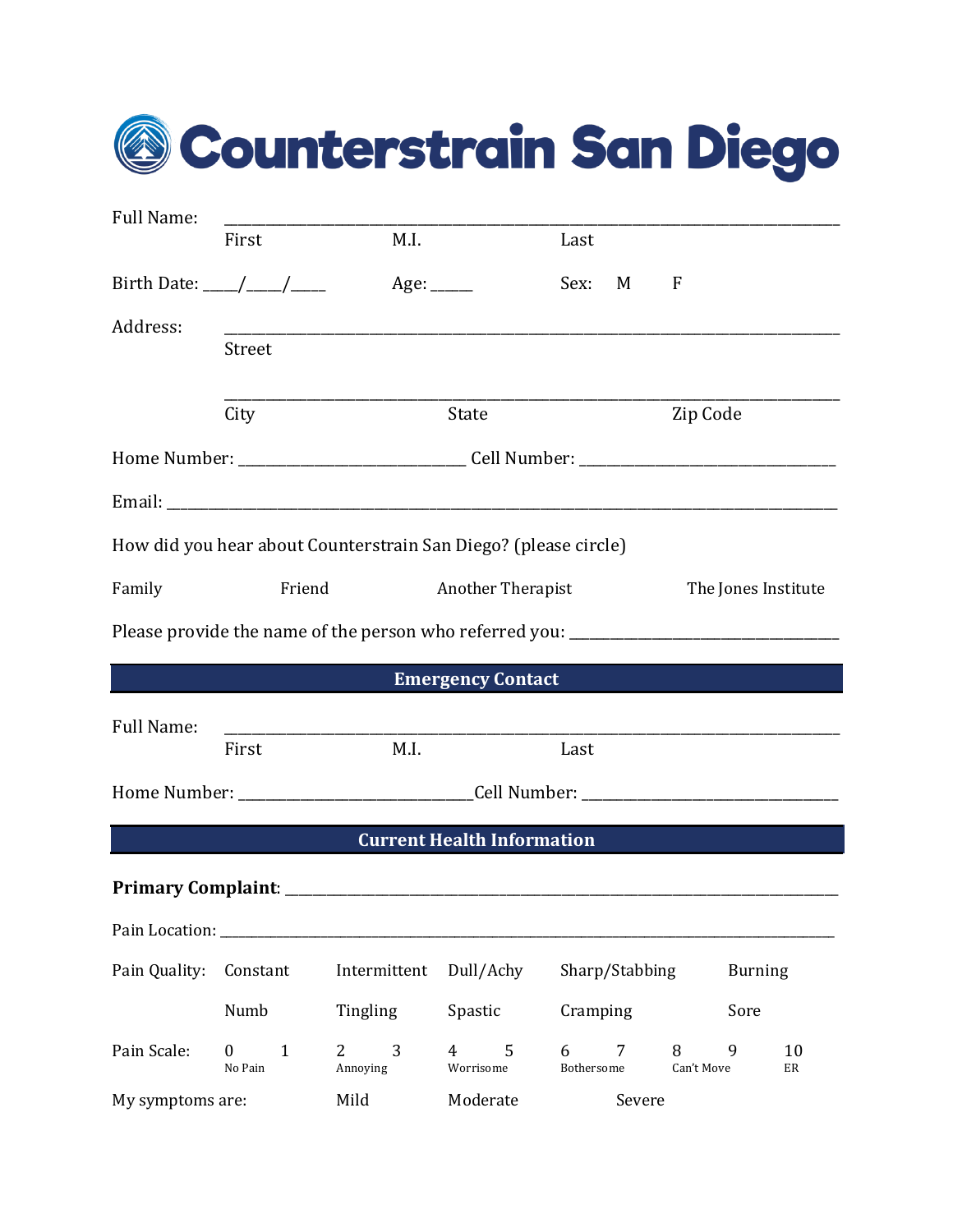|                          | My symptoms are getting: Better           |                                                                                                               | Worse                            | <b>Staying the Same</b>                            |                |
|--------------------------|-------------------------------------------|---------------------------------------------------------------------------------------------------------------|----------------------------------|----------------------------------------------------|----------------|
|                          |                                           |                                                                                                               |                                  |                                                    |                |
|                          |                                           |                                                                                                               |                                  |                                                    |                |
|                          |                                           |                                                                                                               |                                  |                                                    |                |
|                          | Pain Quality: Constant                    | Intermittent Dull/Achy                                                                                        |                                  | Sharp/Stabbing                                     | <b>Burning</b> |
|                          | Numb                                      | Tingling                                                                                                      | Spastic                          | Cramping                                           | Sore           |
| Pain Scale:              | $\mathbf{1}$<br>$\overline{0}$<br>No Pain | 3<br>$2 \left( \frac{1}{2} \right)$<br>Annoying                                                               | 5<br>$\overline{4}$<br>Worrisome | 7<br>8<br>6<br>Bothersome Can't Move               | 9<br>10<br>ER  |
| My symptoms are:         |                                           | Mild                                                                                                          | Moderate                         | Severe                                             |                |
| My symptoms are getting: |                                           | Better                                                                                                        | Worse                            | <b>Staying The Same</b>                            |                |
|                          |                                           |                                                                                                               |                                  |                                                    |                |
|                          |                                           |                                                                                                               |                                  |                                                    |                |
|                          |                                           |                                                                                                               |                                  |                                                    |                |
|                          |                                           | Pain Quality: Constant Intermittent Dull/Achy                                                                 |                                  | Sharp/Stabbing                                     | <b>Burning</b> |
|                          | Numb                                      | Tingling                                                                                                      | Spastic                          | Cramping                                           | Sore           |
| Pain Scale:              | $\mathbf{1}$<br>$\overline{0}$<br>No Pain | $\overline{3}$<br>$2 \left( \frac{1}{2} \right)$<br>Annoying                                                  | 4 5<br>Worrisome                 | $7\overline{ }$<br>8<br>6<br>Bothersome Can't Move | 9<br>10<br>ER  |
| My symptoms are:         |                                           | Mild                                                                                                          | Moderate                         | Severe                                             |                |
| My symptoms are getting: |                                           | Better                                                                                                        | Worse                            | <b>Staying The Same</b>                            |                |
|                          |                                           | Prior Treatment: New York Street and Street and Street and Street and Street and Street and Street and Street |                                  |                                                    |                |
|                          |                                           |                                                                                                               | <b>Daily Activities</b>          |                                                    |                |
|                          | Work:                                     | Describe how your condition functionally limits you at:                                                       |                                  |                                                    |                |

Home: \_\_\_\_\_\_\_\_\_\_\_\_\_\_\_\_\_\_\_\_\_\_\_\_\_\_\_\_\_\_\_\_\_\_\_\_\_\_\_\_\_\_\_\_\_\_\_\_\_\_\_\_\_\_\_\_\_\_\_\_\_\_\_\_\_\_\_\_\_\_\_\_\_\_\_\_\_\_\_\_\_\_\_\_\_\_\_\_\_\_\_\_\_\_\_\_\_\_\_\_\_\_\_\_\_\_

Recreationally: \_\_\_\_\_\_\_\_\_\_\_\_\_\_\_\_\_\_\_\_\_\_\_\_\_\_\_\_\_\_\_\_\_\_\_\_\_\_\_\_\_\_\_\_\_\_\_\_\_\_\_\_\_\_\_\_\_\_\_\_\_\_\_\_\_\_\_\_\_\_\_\_\_\_\_\_\_\_\_\_\_\_\_\_\_\_\_\_\_\_\_\_\_\_\_\_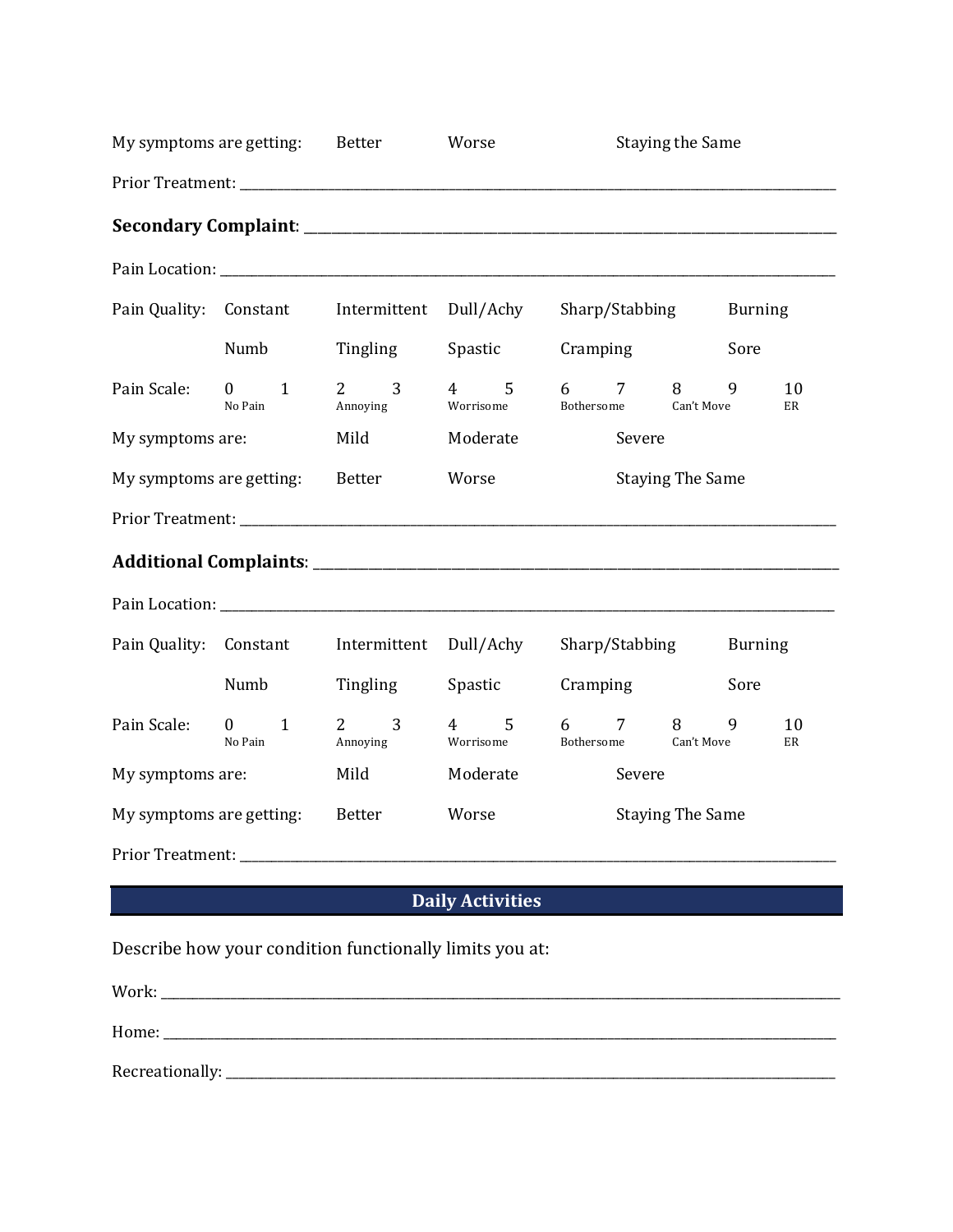| Do you exercise regularly: Y |  |
|------------------------------|--|
|------------------------------|--|

Do you exercise regularly: Y N Frequency: \_\_\_\_\_\_\_\_\_\_\_\_\_\_\_\_\_\_\_\_\_\_\_\_\_\_\_\_\_\_\_\_\_\_\_

What do you do for exercise: \_\_\_\_\_\_\_\_\_\_\_\_\_\_\_\_\_\_\_\_\_\_\_\_\_\_\_\_\_\_\_\_\_\_\_\_\_\_\_\_\_\_\_\_\_\_\_\_\_\_\_\_\_\_\_\_\_\_\_\_\_\_\_\_\_\_\_\_\_\_\_

## **Medical History**

Please check all diagnoses/conditions that you experience:

| Headaches<br>П                   | Concussions/Dizziness<br>$\Box$   |
|----------------------------------|-----------------------------------|
| <b>Sinus Issues</b><br>П         | Depression<br>⊔                   |
| Rashes/Skin Problems<br>□        | Chronic Pain                      |
| <b>Rheumatoid Arthritis</b><br>П | Heart Disease<br>П                |
| Osteoarthritis<br>П              | <b>Blood Pressure Issues</b><br>П |
| Osteoporosis<br>□                | <b>Respiratory Disease</b><br>□   |
| Degenerative Disorders<br>□      | Cancer<br>×                       |
| Digestive Issues<br>□            | <b>Diabetes</b>                   |
|                                  |                                   |

\_\_\_\_\_\_\_\_\_\_\_\_\_\_\_\_\_\_\_\_\_\_\_\_\_\_\_\_\_\_\_\_\_\_\_\_\_\_\_\_\_\_\_\_\_\_\_\_\_\_\_\_\_\_\_\_\_\_\_\_\_\_\_\_\_\_\_\_\_\_\_\_\_\_\_\_\_\_\_\_\_\_\_\_\_\_\_\_\_\_\_\_\_\_\_\_\_\_\_\_\_\_\_\_\_

\_\_\_\_\_\_\_\_\_\_\_\_\_\_\_\_\_\_\_\_\_\_\_\_\_\_\_\_\_\_\_\_\_\_\_\_\_\_\_\_\_\_\_\_\_\_\_\_\_\_\_\_\_\_\_\_\_\_\_\_\_\_\_\_\_\_\_\_\_\_\_\_\_\_\_\_\_\_\_\_\_\_\_\_\_\_\_\_\_\_\_\_\_\_\_\_\_\_\_\_\_\_\_\_\_ \_\_\_\_\_\_\_\_\_\_\_\_\_\_\_\_\_\_\_\_\_\_\_\_\_\_\_\_\_\_\_\_\_\_\_\_\_\_\_\_\_\_\_\_\_\_\_\_\_\_\_\_\_\_\_\_\_\_\_\_\_\_\_\_\_\_\_\_\_\_\_\_\_\_\_\_\_\_\_\_\_\_\_\_\_\_\_\_\_\_\_\_\_\_\_\_\_\_\_\_\_\_\_\_\_

Please explain any checked boxes above: \_\_\_\_\_\_\_\_\_\_\_\_\_\_\_\_\_\_\_\_\_\_\_\_\_\_\_\_\_\_\_\_\_\_\_\_\_\_\_\_\_\_\_\_\_\_\_\_\_\_\_\_\_\_\_\_\_

Please list all medications you are currently taking: \_\_\_\_\_\_\_\_\_\_\_\_\_\_\_\_\_\_\_\_\_\_\_\_\_\_\_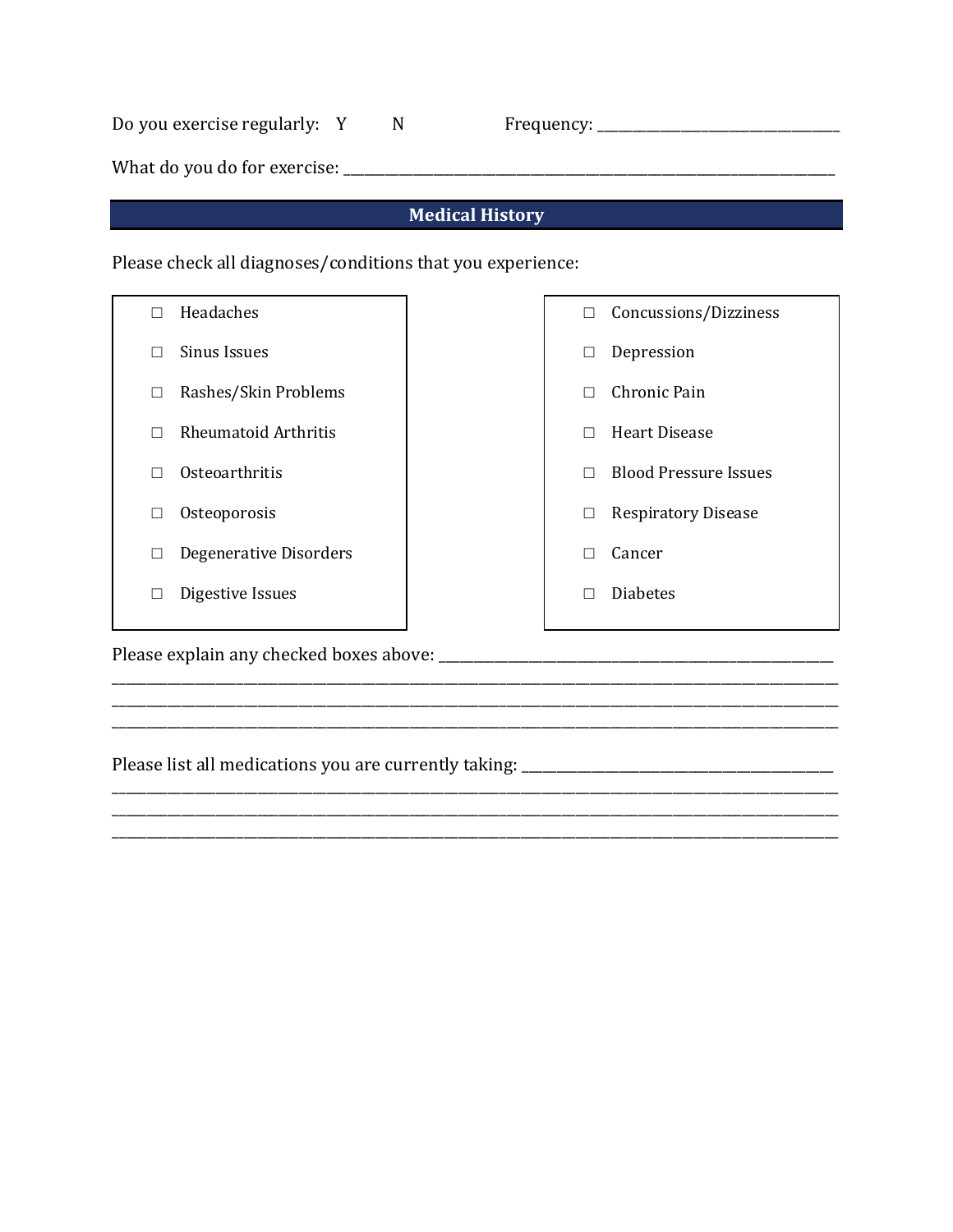## **Informed Consent and Patient Agreement**

With the knowledge I acquired through the Counterstrain San Diego website and during my initial evaluation, I voluntarily consent to treatment, realizing that Counterstrain San Diego has given me no guarantees regarding cure or improvement of my condition. I hereby release Counterstrain San Diego from any and all liability which may occur in connection with treatment except for failure to perform the procedures with appropriate medical care. I understand that I am free to withdraw my consent and to discontinue participation in treatment at any time. I understand that treatment requires clinicians to gently touch and manipulate aspects of my body. I understand that treatment is not a substitute for medical care and that it is recommended that I work with my Primary Care Physician I have. I ensure that I have, to the best of my ability, made Counterstrain San Diego aware of all my current medical conditions and medications. I understand that in extreme cases treatment may result in symptoms changing and soreness. I release my Physical Therapist of any liability if I fail to disclose the appropriate health related information.

I understand that a record of the health services provided to me will be kept. This record will be kept confidential and will not be released to others unless so directed by my representative or myself, or unless required by law. I understand that my Physical Therapist will answer any questions I have and that I may request of copy of the current Notice of Privacy Practices at any time.

I authorize Counterstrain San Diego to provide treatment to my child or dependent.

| Patient Signature: | лаге |
|--------------------|------|
|--------------------|------|

Name of Child or Dependent: \_\_\_\_\_\_\_\_\_\_\_\_\_\_\_\_\_\_\_\_\_\_\_\_\_\_\_\_\_\_\_\_\_\_\_\_\_\_\_\_\_\_\_\_\_\_\_\_\_\_\_\_\_\_\_\_\_\_\_\_\_\_\_\_\_\_\_\_\_\_\_

Parent or Guardian Signature: **Notifying the Second Parent Contract Contract Contract Contract Contract Contract Contract Contract Contract Contract Contract Contract Contract Contract Contract Contract Contract Contract C** 

**Policies and Procedures** 

Treatment Rates: 

The current rate for treatment is \$150.00 /hr for Counterstrain sessions.

Cancellation Policy: 

All services are provided by appointment only and this time is reserved for your exclusive time use. It is your responsibility to attend all scheduled appointments. Should you need to cancel an appointment, please do so 24 hrs before your scheduled appointment time. Failure to do so will result in a Cancellation Fee of half the full rate of the appointment. Not showing for an appointment without giving notice to Counterstrain San Diego will result in